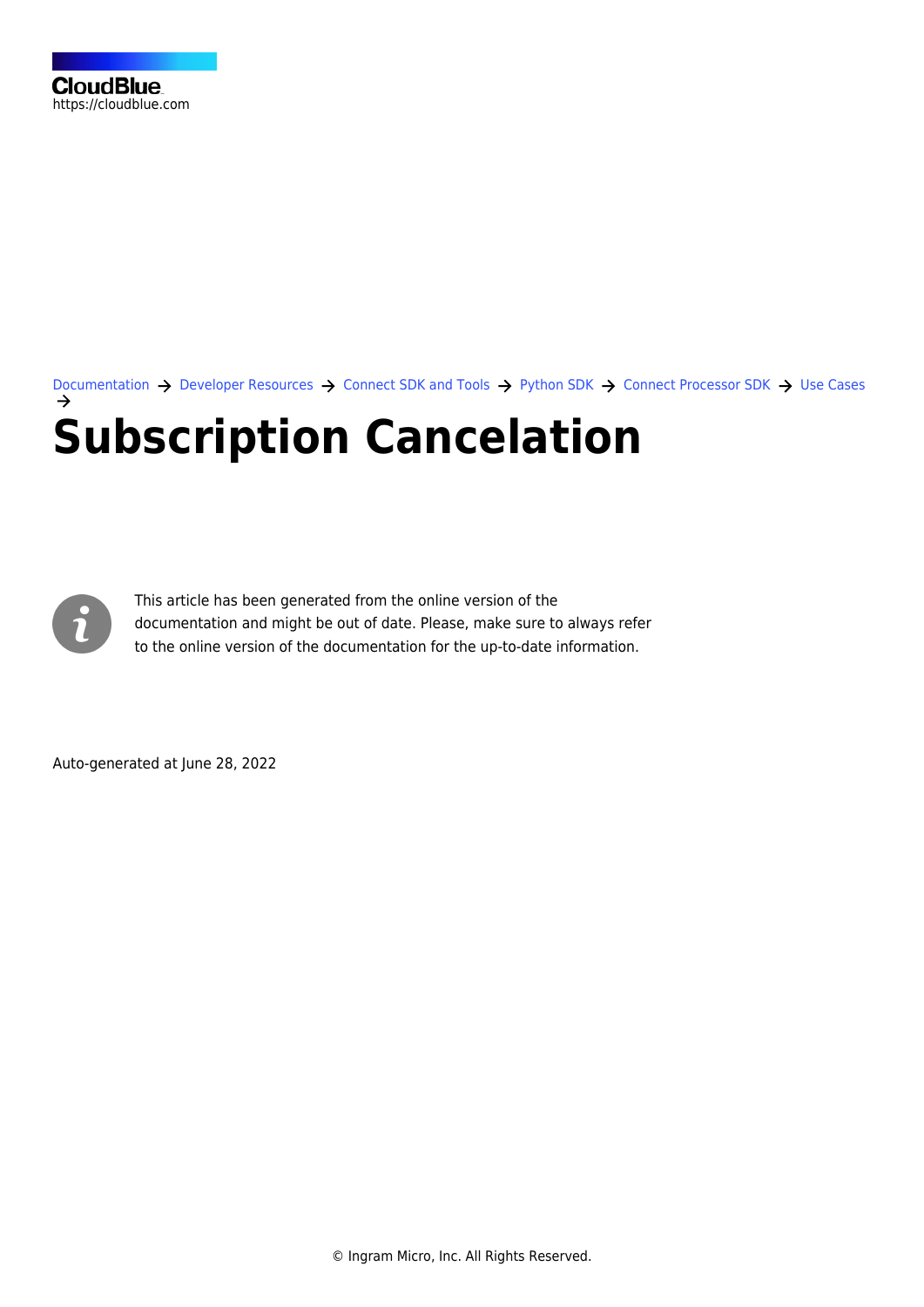# **CloudBlue**

## **Overview**

When your customers cancel their subscriptions, new **cancel** fulfillment requests are generated on the CloudBlue Connect platform. In case this request is approved, its corresponding subscription is terminated by the platform.

The initial status of a cancel fulfillment request is Pending. It remains in this state until it is processed via the Connect platform or via your deployed middleware. In case a cancel request is successfully processed, its status is changed to Approved. Thus, the status of its corresponding subscription will be also switched to Terminated.

Vendors can deploy the Processor to approve pending cancel fulfillment request by calling the Vendor API. Therefore, Vendors can terminate active subscriptions via their systems.

# **Prerequisites**

Before following the provided use case, make sure that all of these prerequisites are met:

- Your [product](https://connect.cloudblue.com/community/modules/products/) is defined on the Connect platform.
- An active [subscription](https://connect.cloudblue.com/community/modules/subscriptions/) is required to create a cancel request.
- The [Processor SDK Template](https://connect.cloudblue.com/community/sdk/connect-processor-sdk/processor-template/) is successfully deployed.
- Your deployed Processor is [properly configured.](https://connect.cloudblue.com/community/sdk/connect-processor-sdk/configuration/)
- [Vendor API configuration](https://connect.cloudblue.com/community/sdk/connect-processor-sdk/configuration/#Connection_configuration) is presented.

## **Creating Cancel Requests**

Cancel fulfillment requests for active subscriptions are created by customers. However, Vendors can also create this request by accessing an active preview subscription. The following steps showcase how to create a cancel request for your generated preview subscription.

## **1. Access active subscription details**

Click on your active preview subscription from the **Subscriptions** module of the Connect platform.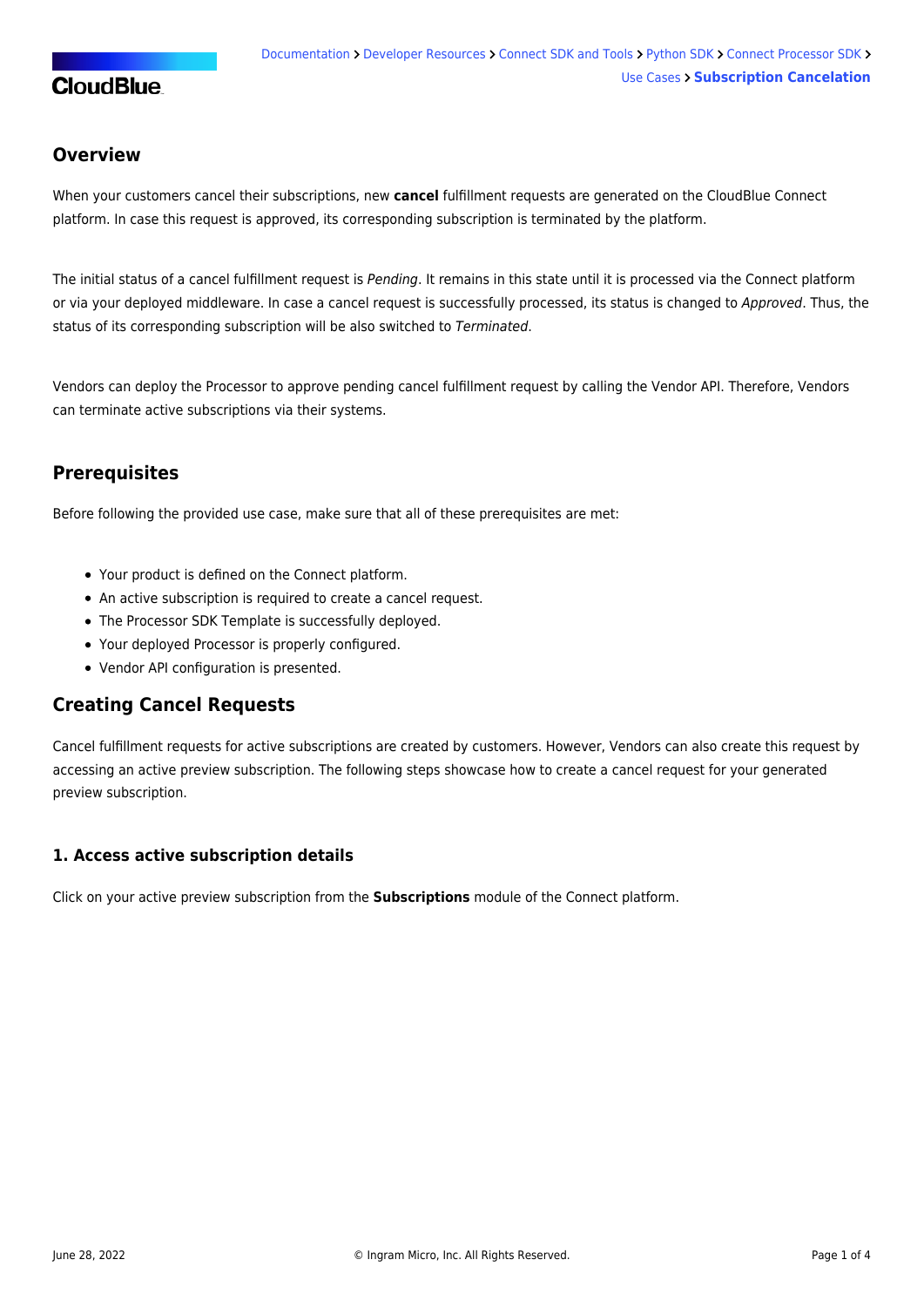# **CloudBlue**

| $\omega$ Subscriptions $\sim$<br><b>CloudBlue</b>         |                                                                                 |                                                 | €∟<br>@ HELP          | Front Street Inc.<br>$\bigoplus$<br>Vendor · Robert Balboa | $\check{ }$ |
|-----------------------------------------------------------|---------------------------------------------------------------------------------|-------------------------------------------------|-----------------------|------------------------------------------------------------|-------------|
| Subscriptions <sup>o</sup><br>DIRECTORY                   | <b>FULFILLMENT</b><br><b>BILLING</b>                                            |                                                 |                       | + CREATE SUBSCRIPTION                                      |             |
| C REFRESH<br>Custom $\sim$                                | ₹ 3 FILTERS APPLIED<br>1 1 SORT APPLIED                                         | <b>III</b> COLUMNS                              |                       | Rows per page 10 -<br>$1-1$ of $1 \leq$                    |             |
| SUBSCRIPTION =<br>PRODUCT -                               | MARKETPLACE -                                                                   | CUSTOMER -<br>PERIOD -                          | NEXT BILLI v          | CREATED $\downarrow$<br>$STATUS =$                         |             |
| AS-2764-1458-2480 Preview<br>۵<br>External ID: 86EFMS8RLY | <b>Tutorial Product</b><br>Tutorial Marketp<br>壸<br>PRD-404-832-779<br>MP-38661 | Schumm and Sons<br>1 month<br>TA-5894-2747-5105 | 04/12/2021<br>8:33 AM | 02/12/2021<br>$\bullet$ Active<br>7:11 AM                  |             |
|                                                           |                                                                                 |                                                 |                       | Rows per page 10 -<br>$1-1$ of $1 \leq$                    |             |
|                                                           |                                                                                 |                                                 |                       |                                                            |             |
|                                                           |                                                                                 |                                                 |                       |                                                            |             |
|                                                           |                                                                                 |                                                 |                       |                                                            |             |
|                                                           |                                                                                 |                                                 |                       |                                                            |             |
|                                                           |                                                                                 |                                                 |                       |                                                            |             |
|                                                           |                                                                                 |                                                 |                       |                                                            |             |

.<br>Blue Connect © 2021 — Ingram Micro Inc. All Rights Reserved. — Privacy | Terms of Service - Version 22.0.1709-g0140e07

Your subscriptions are displayed within the **Directory** tab. Make sure that a subscription that you want to cancel is in the Active state and it is marked with the **Preview** tag.

#### **2. Launch a Cancel Request Wizard**

Open the **Actions** menu from the subscription details screen and click the **Cancel** button.

| $\omega$ Subscriptions $\sim$<br><b>CloudBlue</b>                                                                                                                                                                                                                                                                                  | <b>@</b> HELP             | Front Street Inc.<br>⊕<br>Vendor · Robert Balboa |                             |
|------------------------------------------------------------------------------------------------------------------------------------------------------------------------------------------------------------------------------------------------------------------------------------------------------------------------------------|---------------------------|--------------------------------------------------|-----------------------------|
| Subscription details @<br>$\leftarrow$                                                                                                                                                                                                                                                                                             |                           |                                                  | ACTIONS -                   |
| Request In Progress<br>Marketplace<br>Subscription<br>Product<br><b>Status</b><br>AS-2764-1458-2480 Preview<br>Tutorial Marketplace<br>壸<br><b>Tutorial Product</b><br>Active<br>۵<br>MP-38661<br>PRD-404-832-779<br>Recurring                                                                                                     |                           | C                                                | Provider Actions<br>Billing |
| PAY AS YOU GO<br><b>TIERS</b><br><b>FULFILLMENT</b><br>CONTROL PANEL<br><b>RESERVATION</b><br><b>PARAMETERS</b><br><b>DETAILS</b>                                                                                                                                                                                                  | <b>BILLING</b>            | ш                                                | Suspend<br>Resume           |
| Activation template is used to share details of the successful asset creation with the user. Once purchase<br>Downloads<br>request is approved, this template is used to generate user-visible notification.<br>Windows<br>This template uses Markdown syntax and allows to use Parameters of the product which has scope 'Asset'. |                           |                                                  | <b>Customer Actions</b>     |
| Formatting<br>Markdown allows you to control various aspects of the document:                                                                                                                                                                                                                                                      | Documents<br>Admin Manual | $\scriptstyle{\mathcal{N}}$<br>෬                 | Change<br>Cancel            |
| 1. Text formatting like bold or italic<br>2. Images embedding<br>3. Lists<br>4. and more                                                                                                                                                                                                                                           |                           |                                                  |                             |
|                                                                                                                                                                                                                                                                                                                                    |                           |                                                  |                             |

- Ingram Micro Inc. All Rights Reserved. — <u>Privacy</u> | <u>Terms of Service</u> - Version 22.0.1721-g5e51af8

Follow the wizard steps to successfully create a cancel request.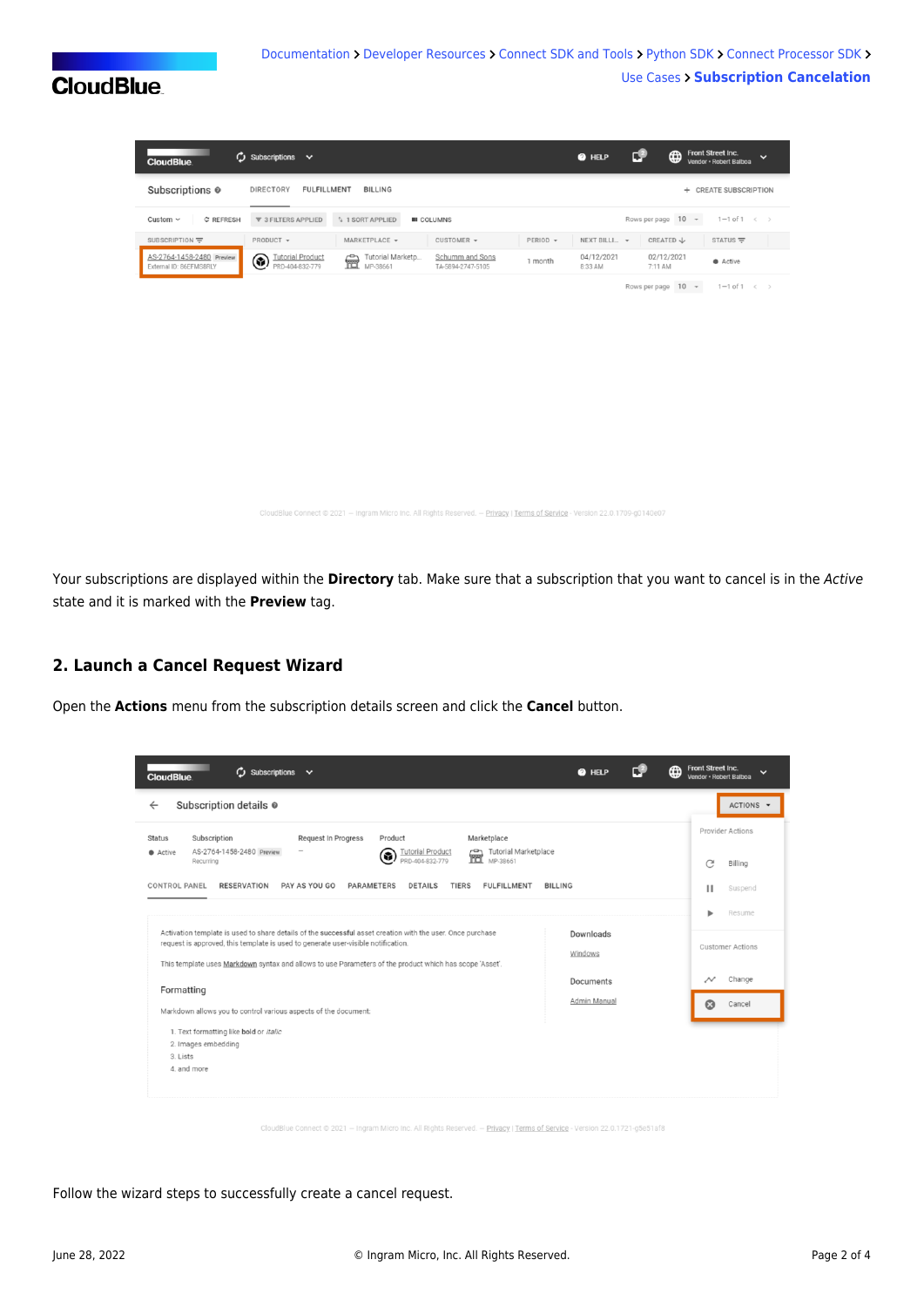

## **3. Confirm your Cancel Request creation**

Click the **Create Cancel Request** button to confirm your decision.

| <b>CloudBlue</b>                                                                                                                                                                                                                                                                                                                                        | $\bigcirc$ Subscriptions $\vee$ |                                                                                                                                                                                                                                                                                                                                 |             | <b>@</b> HELP         | Front Street Inc.<br>⊞<br>Vendor · Robert Balboa |
|---------------------------------------------------------------------------------------------------------------------------------------------------------------------------------------------------------------------------------------------------------------------------------------------------------------------------------------------------------|---------------------------------|---------------------------------------------------------------------------------------------------------------------------------------------------------------------------------------------------------------------------------------------------------------------------------------------------------------------------------|-------------|-----------------------|--------------------------------------------------|
| Subscription details<br>$\leftarrow$                                                                                                                                                                                                                                                                                                                    | Cancel subscription - Step 1    |                                                                                                                                                                                                                                                                                                                                 |             |                       | ACTIONS +                                        |
| Subscription<br><b>Status</b><br>AS-2764-1458-2480<br>Active<br>Recurring<br><b>CONTROL PANEL</b><br><b>RESERVAT</b><br>Activation template is used to<br>request is approved, this temp<br>This template uses Markdown<br>Formatting<br>Markdown allows you to contr<br>1. Text formatting like bold<br>2. Images embedding<br>3. Lists<br>4. and more | G<br>Overview<br>2<br>Summary   | Canceling the subscription allows the subscription items to be cancelled due to<br>reasons such as if the subscription is no longer needed. Once an subscription is<br>cancelled, it cannot be processed, and a new fulfillment request must be created in<br>order to proceed.<br>Subscription<br>AS-2764-1458-2480<br>preview |             |                       |                                                  |
|                                                                                                                                                                                                                                                                                                                                                         |                                 | CANCEL                                                                                                                                                                                                                                                                                                                          | <b>BACK</b> | CREATE CANCEL REQUEST |                                                  |
|                                                                                                                                                                                                                                                                                                                                                         |                                 | CloudBlue Connect @ 2021 - Ingram Micro Inc. All Rights Reserved. - Privacy   Terms of Service - Version 22.0.1721-g5e51af8                                                                                                                                                                                                     |             |                       |                                                  |

Therefore, the Connect platform generates a fulfillment request to cancel a subscription.

## **Code Snippets**

Create a script that triggers specific API requests to approve the aforementioned cancel requests. Thus, subscriptions can be cancelled by approving these requests via your configured [Processor SDK Template.](https://github.com/cloudblue/connect-processor-template-for-python)

Warning Make sure to copy the right ID of a subscription that should be cancelled. from connect\_processor.app.utils.utils import Utils from cnct import ConnectClient from typing import Dict class Cancel:

# This class is used to manage cancel request in Connect.